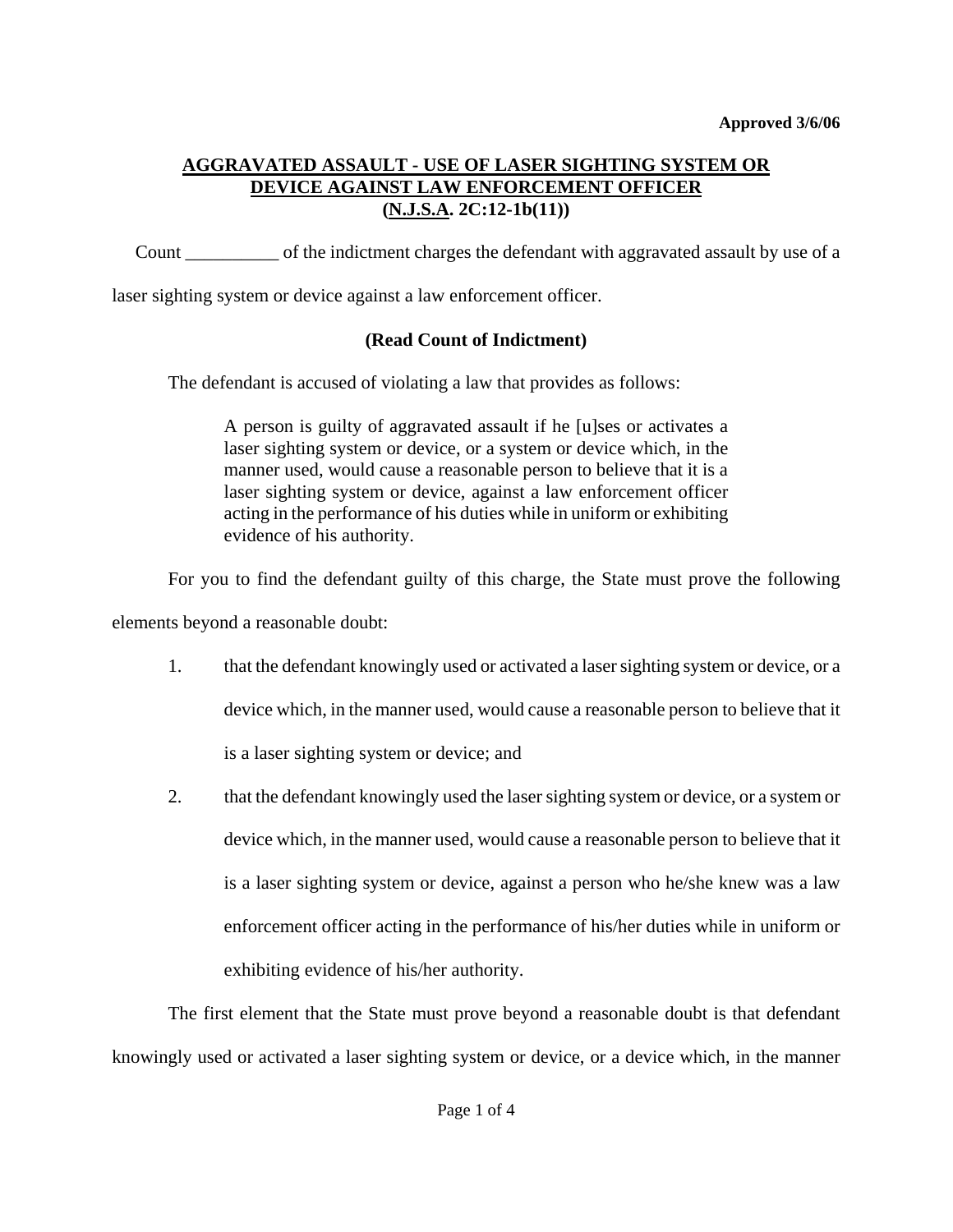#### **AGGRAVATED ASSAULT-USE OF LASER SIGHTING SYSTEM OR DEVICE AGAINST LAW ENFORCEMENT OFFICER (N.J.S.A. 2C:12-1b(11))**

used, would cause a reasonable person to believe that it is a laser sighting system or device.

A person acts knowingly with respect to the nature of his/her conduct or the attendant circumstances if he/she is aware that his/her conduct is of that nature or that such circumstances exist or if he/she is aware of a high probability of their existence. A person acts knowingly with respect to the result of his/her conduct if he/she is aware that it is practically certain that his/her conduct will cause such a result.

Knowledge is a condition of the mind that cannot be seen and that can be determined only by inferences from conduct, words or acts. A state of mind is rarely susceptible of direct proof but must ordinarily be inferred from the facts. Therefore, it is not necessary that the State produce witnesses to testify that an accused said that he/she had a certain state of mind when he/she engaged in a particular act. It is within your power to find that such proof has been furnished beyond a reasonable doubt by inference, which may arise from the nature of the defendant's acts and conduct, from all that he/she said and did at the particular time and place, and from all surrounding circumstances.

A "laser sighting system or device" means any system or device that is integrated with or affixed to a firearm and emits a laser light beam that is used to assist in the sight alignment or aiming of the firearm.<sup>[1](#page-0-0)</sup> A laser sighting system or device also includes a system or device which, in the manner used, would cause a reasonable person to believe that it is a laser sighting system or device.

<span id="page-1-0"></span>ł

<sup>1</sup> N.J.S.A. 2C:12-1b(11).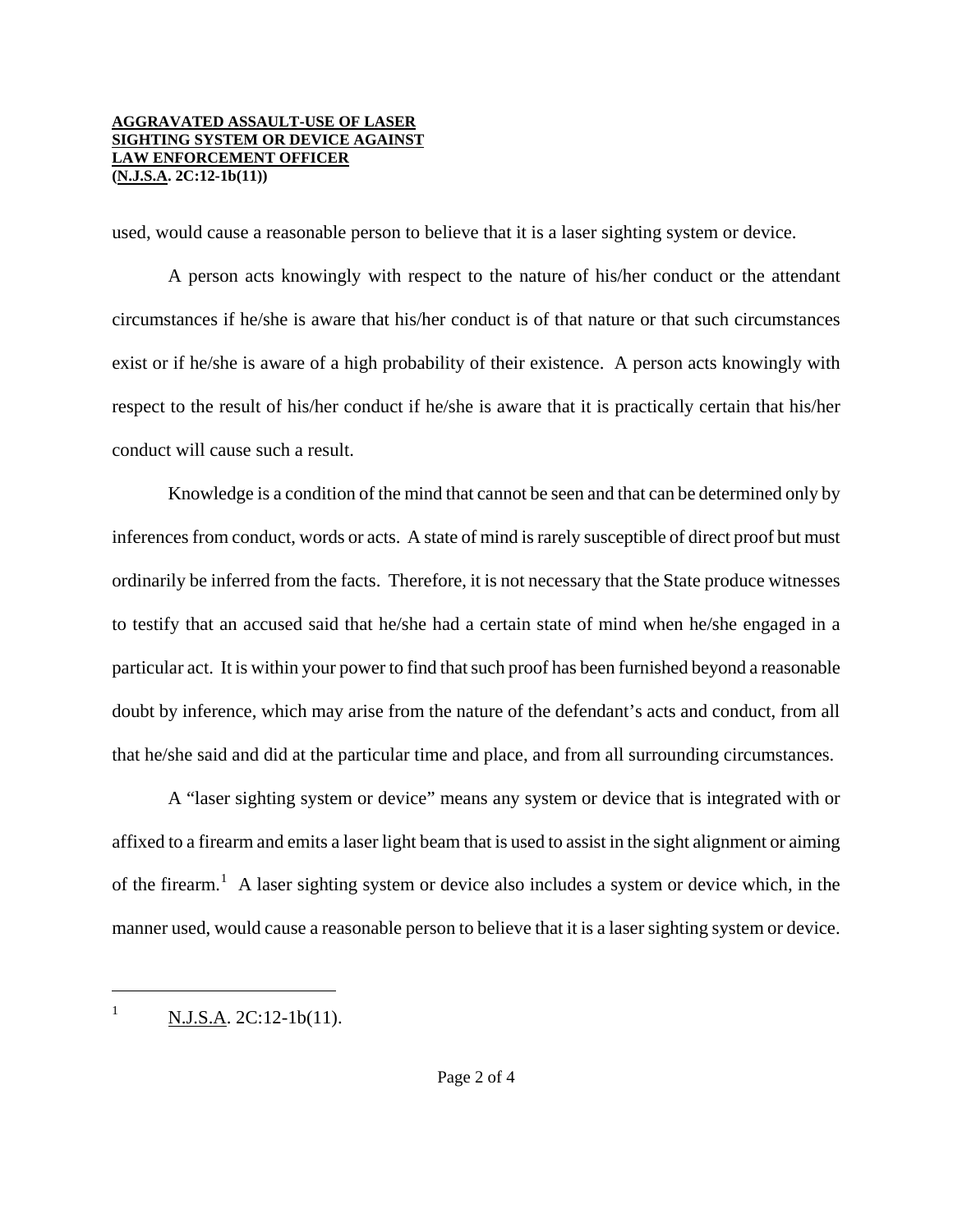## **AGGRAVATED ASSAULT-USE OF LASER SIGHTING SYSTEM OR DEVICE AGAINST LAW ENFORCEMENT OFFICER (N.J.S.A. 2C:12-1b(11))**

ł

**[CHARGE IF APPROPRIATE]** The term firearm also includes devices in the nature of an air gun, spring gun or pistol or other weapon of a similar nature in which the propelling force is a spring, elastic band, carbon dioxide, compressed or other gas or vapor, air or compressed air, or is ignited by compressed air, and ejecting a bullet or missile smaller than three-eighths of an inch in diameter, with sufficient force to injure a person.

A "firearm" means any handgun, rifle, shotgun, machine gun, automatic or semi-automatic rifle, or any gun, device or instrument in the nature of a weapon from which may be fired or ejected any solid projectable ball, slug, pellet, missile or bullet, or any gas, vapor or other noxious thing, by means of a cartridge or shell or by the action of an explosive or the igniting of flammable or explosive substances.<sup>[2](#page-1-0)</sup>

The second element that the State must prove beyond a reasonable doubt is that the defendant knowingly used a laser sighting system or device or a system or device which, in the manner used, would cause a reasonable person to believe that it is a laser sighting system or device against a person whom he/she knew was a law enforcement officer acting in the performance of his/her duties while in uniform or exhibiting evidence of his/her authority.

<span id="page-2-0"></span><sup>2</sup> Handgun means any pistol, revolver or other firearm originally designed or manufactured to be fired by the use of a single hand. N.J.S.A. 2C:39-1k. The handgun need not be presently operable. State v. Gantt, 101 N.J. 573 (1986).